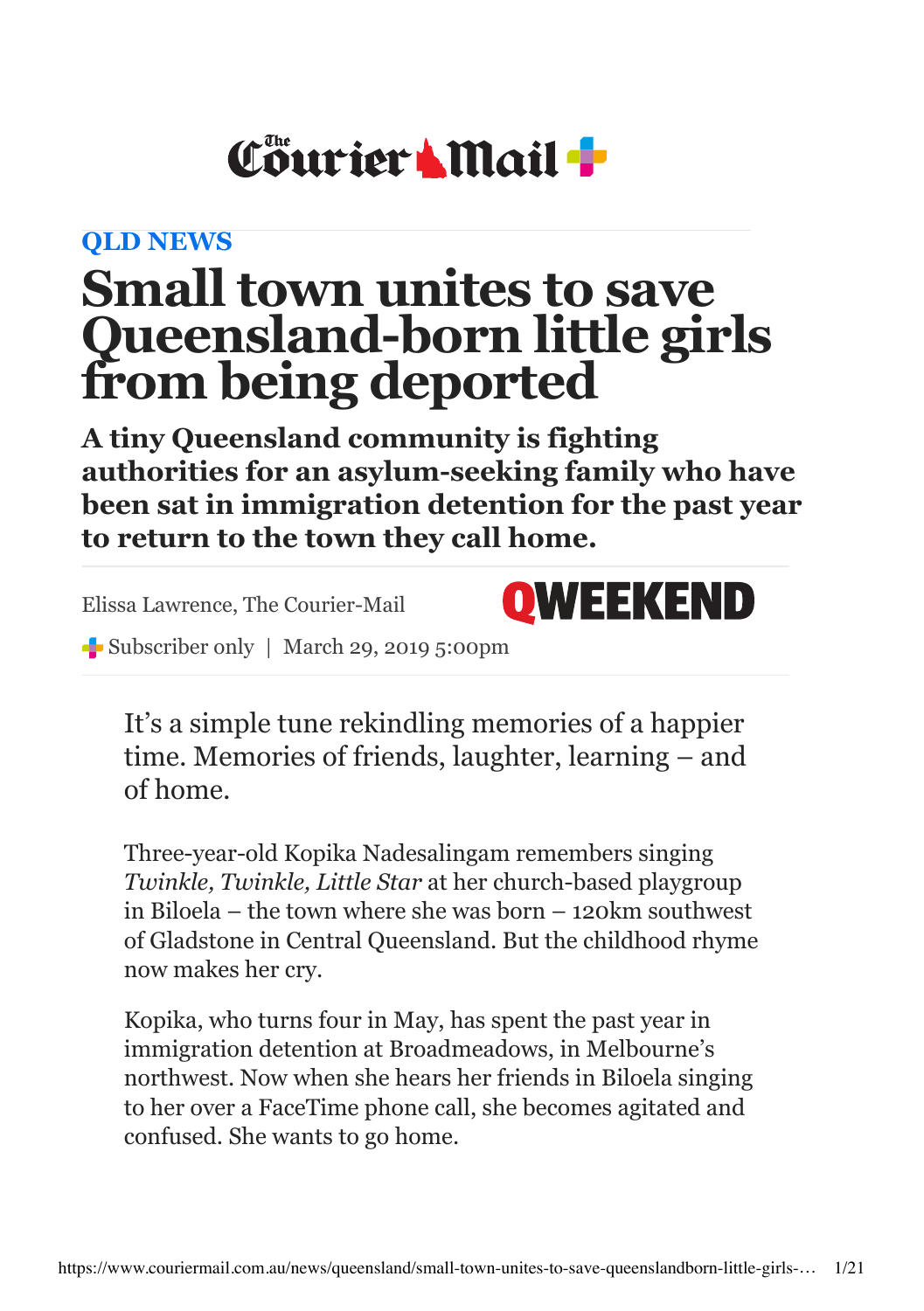

Queensland-born Kopika and Tharunicaa have spent the past 12 months living in detention in Melbourne with their parents, Nades and Priya who are seeking asylum from persecution in Sri Lanka.

Kopika and her family – father Nadesalingam Murugappan (Nades), mother Kokilapathmapriya Nadesalingham (Priya), both 42, and little sister Tharunicaa, 21 months – are at the centre of a passionate community-led battle to allow them to stay in Australia and to return to their adopted town in regional Queensland.

## [QWEEKEND: THE](https://www.couriermail.com.au/news/queensland/qweekend/meet-the-little-boy-who-died-after-being-bitten-by-a-taipan/news-story/8c12bd3bcc5b23bf92ac251418b0fdae) LITTLE BOY WHO 'DIED AFTER BEING BITTEN BY A TAIPAN

#### FORMER [ARMY ENGINEER](https://www.couriermail.com.au/news/queensland/qweekend/from-footy-to-the-army-to-medicine-this-inventor-is-combining-his-skills-to-create-worldfirst-technology/news-story/93865f74d94ccf6a86bb842ca187c51a) INVENTS WORLD-FIRST MEDICAL DEVICES

Sri Lankan Tamils, the family had been living in Biloela for more than three years before they were removed from their home by Australian Border Force immigration officers and Serco guards in a 5am raid on March 5 last year, one day after Priya's bridging visa expired.

The couple, who met in Sydney with their marriage arranged through the Tamil community, had endeared themselves to the town.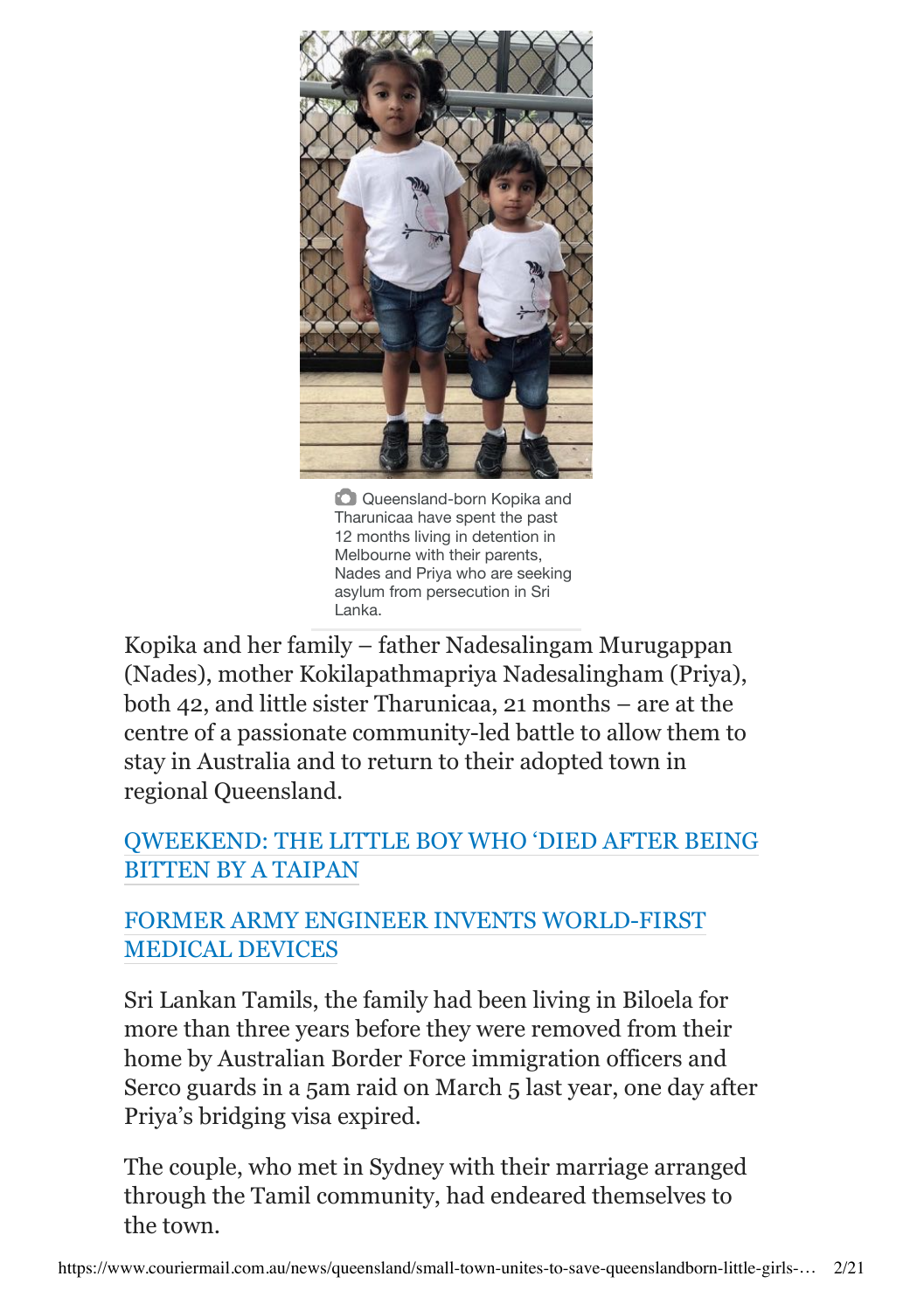They legalised their traditional Tamil wedding with a ceremony at the Biloela Court House in 2014 and their two daughters were born in the town. They rented a modest, single-level house on Rainbow St. Nades volunteered in the local St Vincent de Paul opportunity shop before getting a job at Teys meatworks.



**C** Biloela family Nades, Priya and children Tharunicaa and Kopika on a trip to Sydney.

Priya attended church-based craft and playgroups with her children and became known for her home-cooked curries and kind nature.

But their great Australian dream was not to last.

As Nades was preparing to leave for his early morning shift at the meatworks and Priya was warming a bottle for Tharunicaa, then eight months old, immigration officers arrived to remove the family.

After packing what belongings they could, they were taken in two vehicles (Nades in one, Priya in another with the girls) to Gladstone Airport, where they boarded a plane to Melbourne.

On March 13, the family was flown to Perth, where they boarded another plane to be deported, but a dramatic last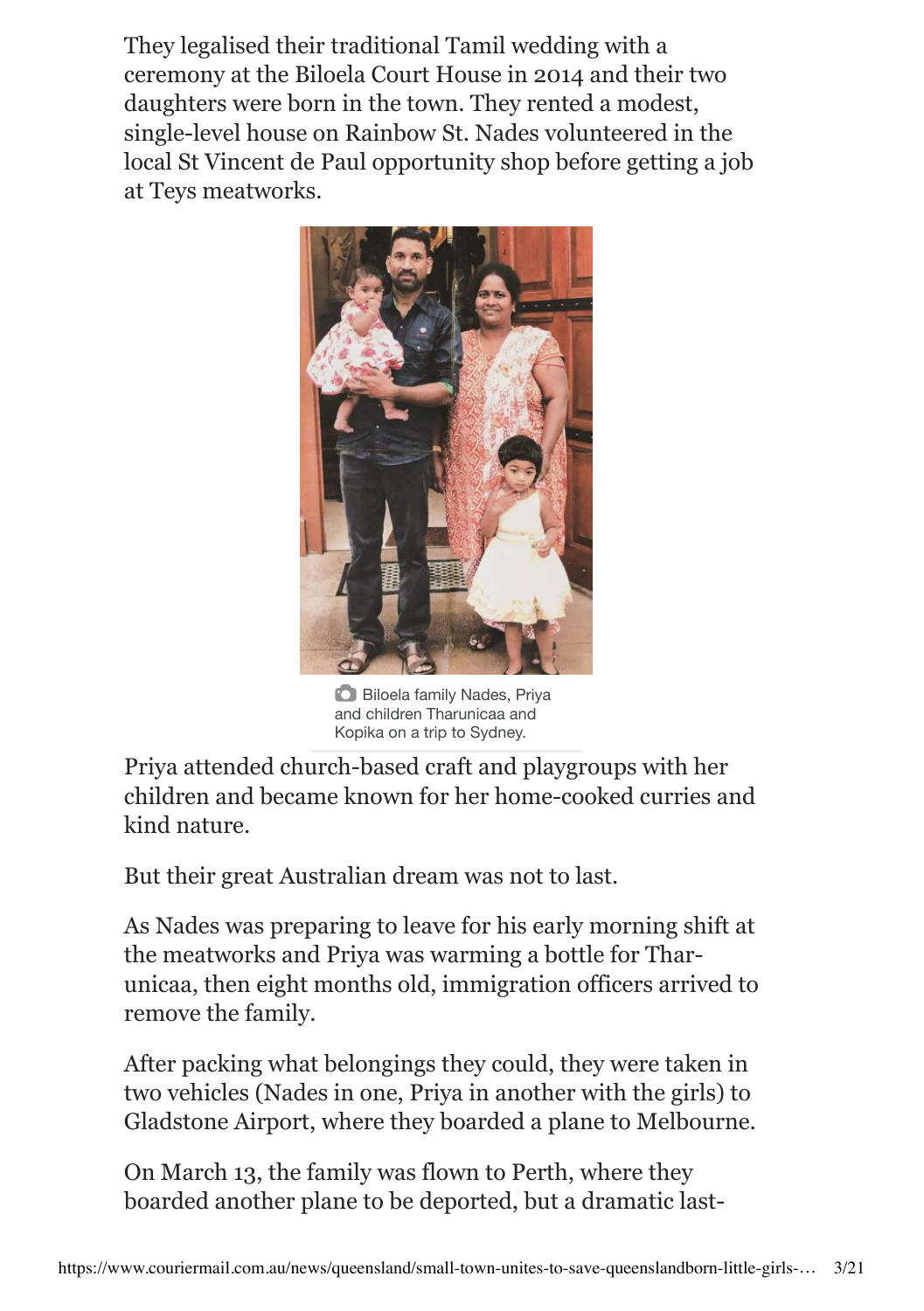minute injunction from lawyers resulted in them being removed from the aircraft and returned to Melbourne.

Since then, the family has remained in a small self-contained unit in a residential precinct of the Melbourne Immigration Transit Accommodation (MITA), called an APOD (Alternative Place of Detention).



Tamil asylum seekers Nades with wife Priya and their Queensland-born daughters Tharunicaa and Kopika.

It is separated from the main immigration detention centre compound but the family is still under the supervision of Serco guards. They have a small patio, which is fully enclosed with security grilles, and they cannot leave the accommodation without an escort and prior approval.

## **'THEY CAME IN SEARCH OF SAFETY'**

Priya often says her life began when she arrived in Biloela, a safe haven from what family friend Angela Fredericks describes as a long and distressing history of violence and fear.

"Priya has been through some horrific things … she watched her fiance in Sri Lanka murdered by being burnt alive in front of her, she's been raped," Fredericks says.

"Her father was physically assaulted and lost sight in one eye, her mum has been physically and sexually assaulted, her home has been bombed. They are asylum seekers, they came to Australia in search of safety. They came here fleeing for their lives."

Priya came to Australia by boat in 2013, arriving at the Cocos Islands with 93 other people. Nades had arrived at Christmas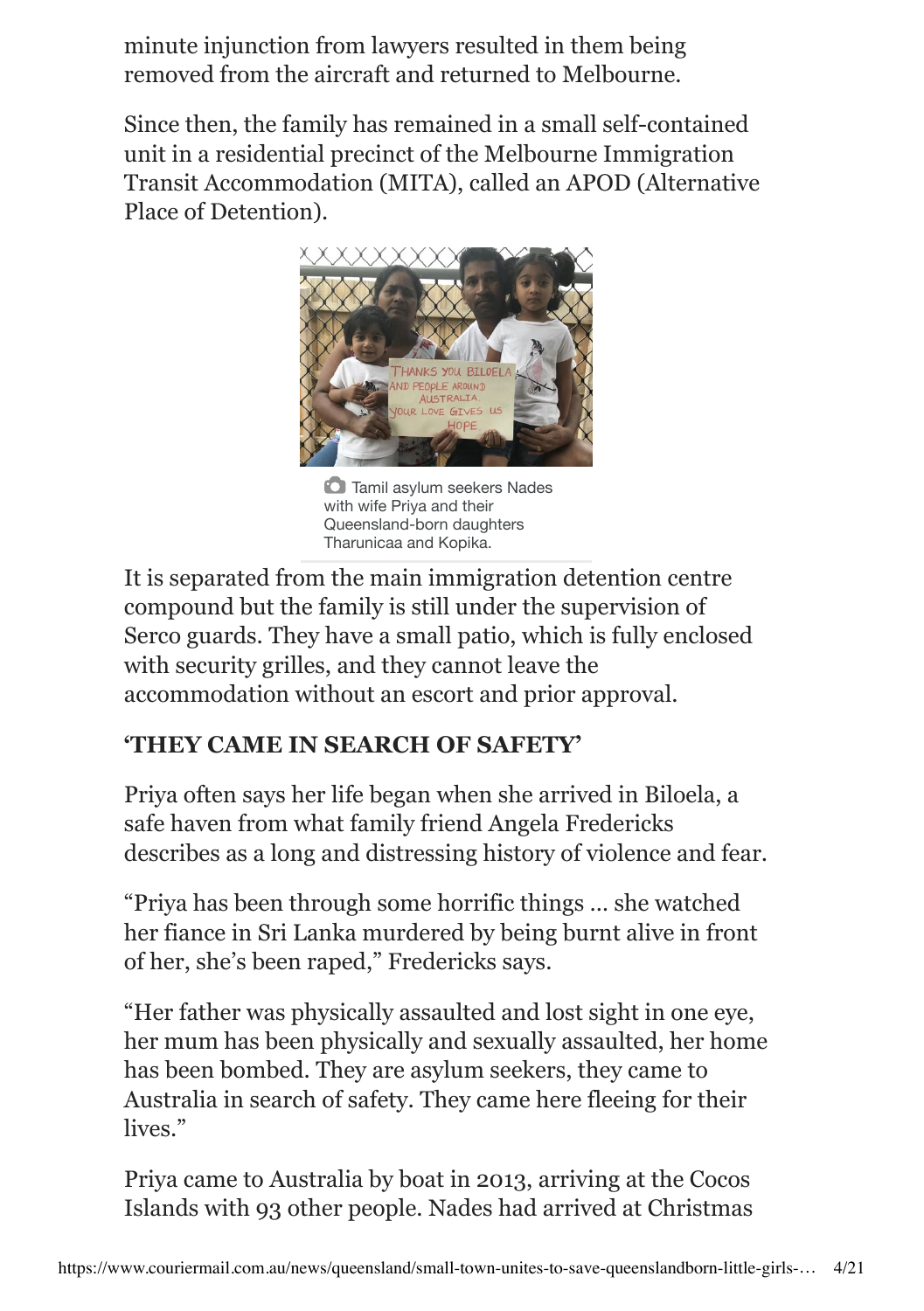Island by boat with 99 others a year earlier, after fleeing persecution for fighting for both sides during Sri Lanka's civil war.



**Biloela girls Kopika, who is** now nearly 4, and Tharunicaa, who is now 21 months old, have been in a Melbourne detention centre since March last year with their parents Priya and Nades.

They did not know each other and met through the Tamil community after they had both been released on bridging visas – Nades in August 2012 and Priya in February 2014 – along with 50,000 people who had arrived by boat between 2008 and 2013.

Classified as "illegal maritime arrivals", Nades has exhausted all avenues of appeal to stay in Australia, while Priya and - Kopika can make one final appeal to the High Court.

The family's Biloela support group has not wavered in its efforts to bring them "home to Bilo", attracting national attention to the case with their campaign.

Led by Fredericks, who is a social worker in Biloela, the group has raised about \$84,000 from crowdfunding to pay for legal fees, as well as advertisements about the family's plight on a roadside billboard and in newspapers.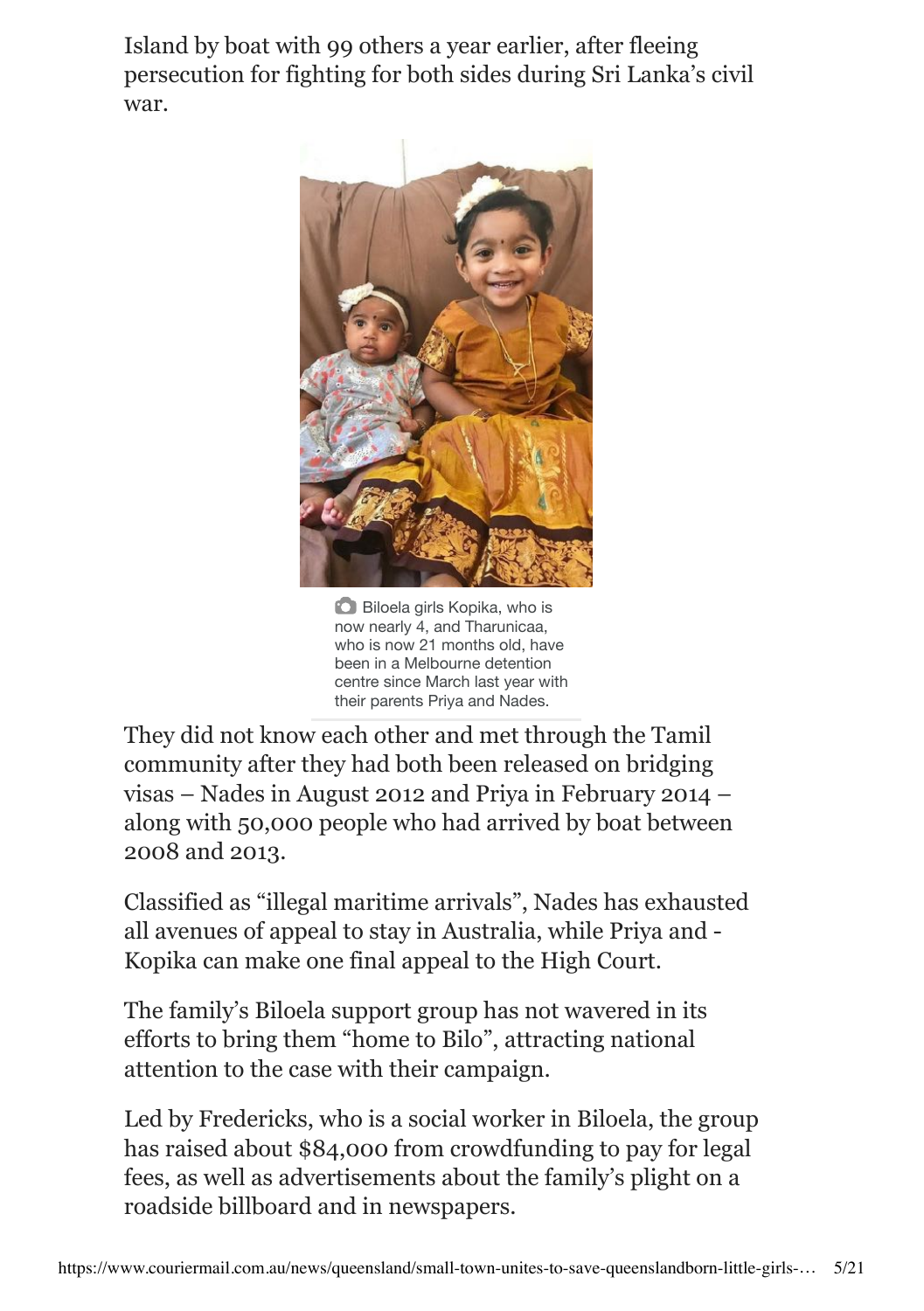In January, the group organised national rallies drawing hundreds of people in Gladstone, Sydney, Brisbane, Melbourne and Canberra.

A Facebook page has more than 4600 followers, while a change.org petition to return the family to Biloela has received 180,000 signatures.



**The house in Biloela where the** family lived. Picture: Mark Cranitch.

Fredericks, who has visited the family at MITA twice – in May and October last year – and speaks to Priya most weeks says the family is under regular supervision from guards, including sporadic checks during the night.

"They are in a family accommodation section within the MITA," Fredericks says. "The Government tells us they are not in prison but everything you experience is that it is like prison."

She says the visiting process is complicated and includes numerous forms and online approvals as well as a security check and drug test. Items that visitors have attempted to take as presents for the girls, such as Play-Doh and colouring books, have been confiscated.

"We know this family," Fredericks says. "They are part of our community … we have sat and we've heard their stories and we've seen their fear. It's genuine fear. When you sit with them and hear that, our protective instincts kick in. You fight and you protect your own people. And these are our people, so we are going to fight for them."

## **SHIRE OF OPPORTUNITY**

Biloela is the largest town of the resource-rich Banana Shire that stretches over more than 28,500 sq km in Central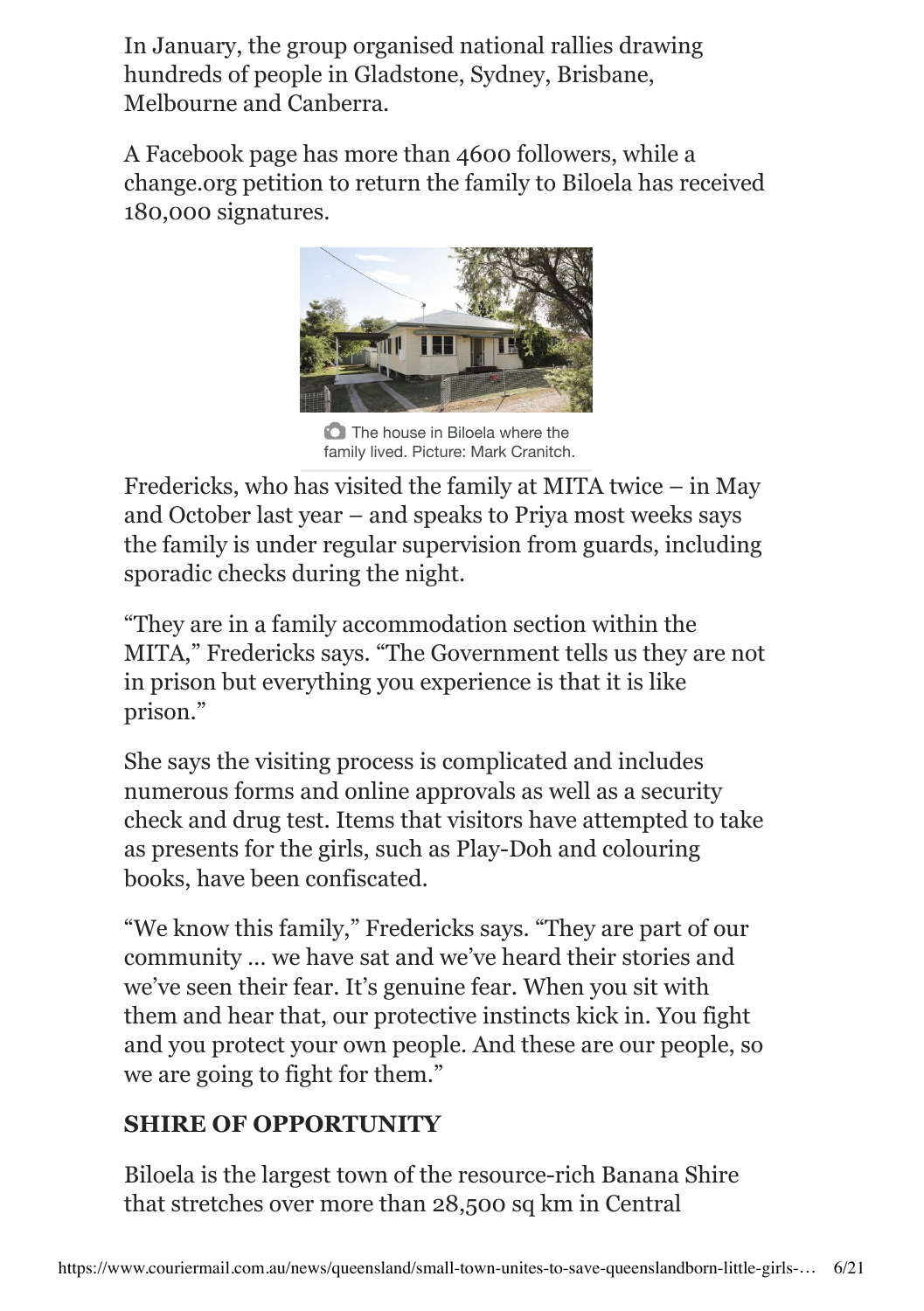Queensland.

Fewer than 16,000 people live in the local government area spread over 12 towns including Moura and Taroom, with almost 6000 people in Biloela.

The shire's fertile farmland supports a wide range of crops – wheat, sorghum, chickpeas, mung beans, herbs, lucerne and cotton – as well as beef, squab, pork and red claw production. Hundreds of jobs are created by the Callide power station (which generates about 20 per cent of the state's electricity), three coal mines, a gold mine, Queensland Nitrates Plant (QNP), and Teys meatworks.

The area is also rich in coal bed methane gas and has three pipelines running through it from the Surat and Bowen basins to Gladstone.

Banana Shire Council declares itself "the shire of opportunity".



**C** At a local park each week, the cultural mix is on show during a regular game of beach volleyball. Picture: Mark Cranitch.

Mayor Neville Ferrier, 65, who lives in the 30-resident town of Dululu, simply says: "We are very lucky. We have everything here … grains, herbs, beef, cattle studs, irrigation, hay production. Agriculture is our base to the shire and has been for 100 years.

"We are in a bad drought at the moment. Cattle prices have slumped just lately and we can't find enough hay or grain to feed cattle, things are pretty crook.

"The resources industry is keeping us up at the moment. And we have big interest in solar farms wanting to come to the shire."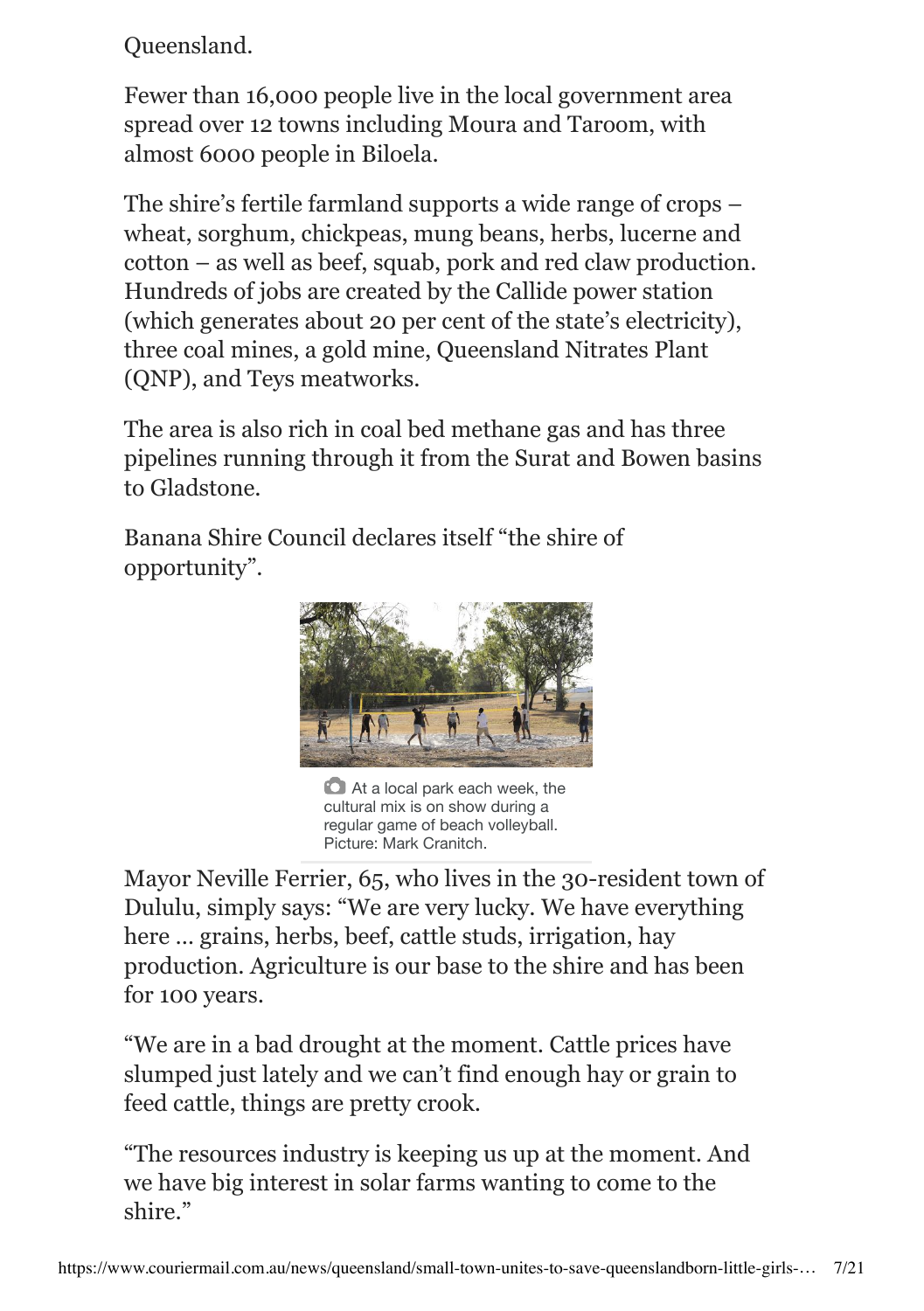Queensland's resources boom that created "big-paying jobs everywhere" had another effect too, making lower-paid but necessary jobs harder to fill.

In 2010, Biloela was chosen to host a planned settlement of refugees as part of a federally funded pilot called the Rural Employment Assistance Program. Refugees started arriving in the town in 2011, taking jobs at the meatworks and in other agricultural-based industries where a consistent local workforce had been hard to find.

The program has since been discontinued but there are now many migrant families living in the town, including Brazilians, Chinese, Burmese, Sri Lankans, Chinese, Vietnamese, Filipinos, Afghanis and South Africans.



**C** Sid Sathees and friends playing volleyball. Picture: Mark Cranitch.

At a local park each week, the cultural mix is on show during a regular game of beach volleyball. Players include Teys workers and are a mix of Burmese, Sri Lankan, Vietnamese and Indian cultures, with an occasional "Aussie".

Sid Sathees, 34, from Sri Lanka, a Teys meatworker who is on a temporary protection visa, initiated the idea, raising money among his friends to fund the court sand and net. Council approved it and helped by installing a drinking fountain.

"There's a good community here who support the migrant people. The council has been a support for us," Sathees says.

"It's good living here, a nice quiet town. Good work opportunities. We have the power station, Teys, the piggery, mining, QNP … there's a bit of work around.

"The volleyball is a good thing to do … it keeps everyone on the right track and is good entertainment, otherwise they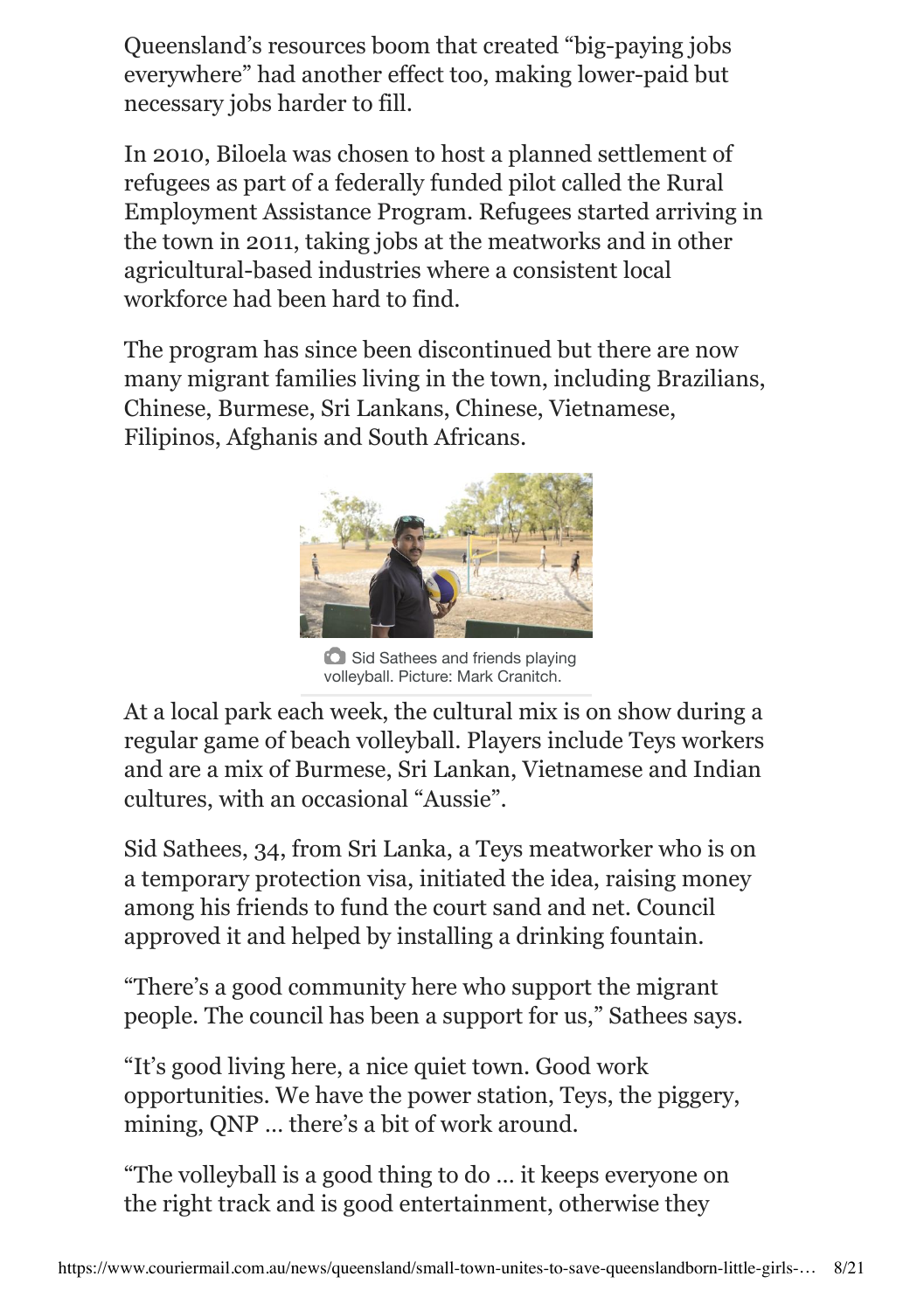might want to drink alcohol or play the pokies. It's a good influence."

Ferrier says there's been "no trouble at all" from the influx of new nationalities to Biloela. "There are something like 17 different nationalities now at the meatworks," he says.

"We've got a few migrants working for the council who also came through the same program eight or nine years ago when we couldn't get people, because they were working everywhere else."

Ferrier says he is not at all surprised by his community's action to fight for Priya and Nades.

"They [the family] were certainly very well behaved here. And we don't know what the poor buggers have been through, do we?" he says.

"Biloela is just a typical country town where you try and look after your neighbour. People have got feelings and if someone is in strife, everybody rallies … it's just a natural thing to do.

"With children involved, especially since they were born here, it gets your heartstrings going. It just affects you."

## **A TARGET FROM BOTH SIDES**

Sri Lanka's civil war, between the Liberation Tigers of Tamil Eelam (LTTE), or Tamil Tigers, and the Sri Lankan military, was fought from 1983 to 2009.

Amnesty International's 2017/18 report on world human rights states the Sri Lankan war resulted in "enforced disappearance, extrajudicial executions, torture and other serious human rights violations and abuses" that were committed "with impunity" before, during and after the conflict.

But the report also states that "torture and other ill-treatment in detention" continues. It says the Human Rights Commission of Sri Lanka found widespread incidents of violence against detainees, including torture and other ill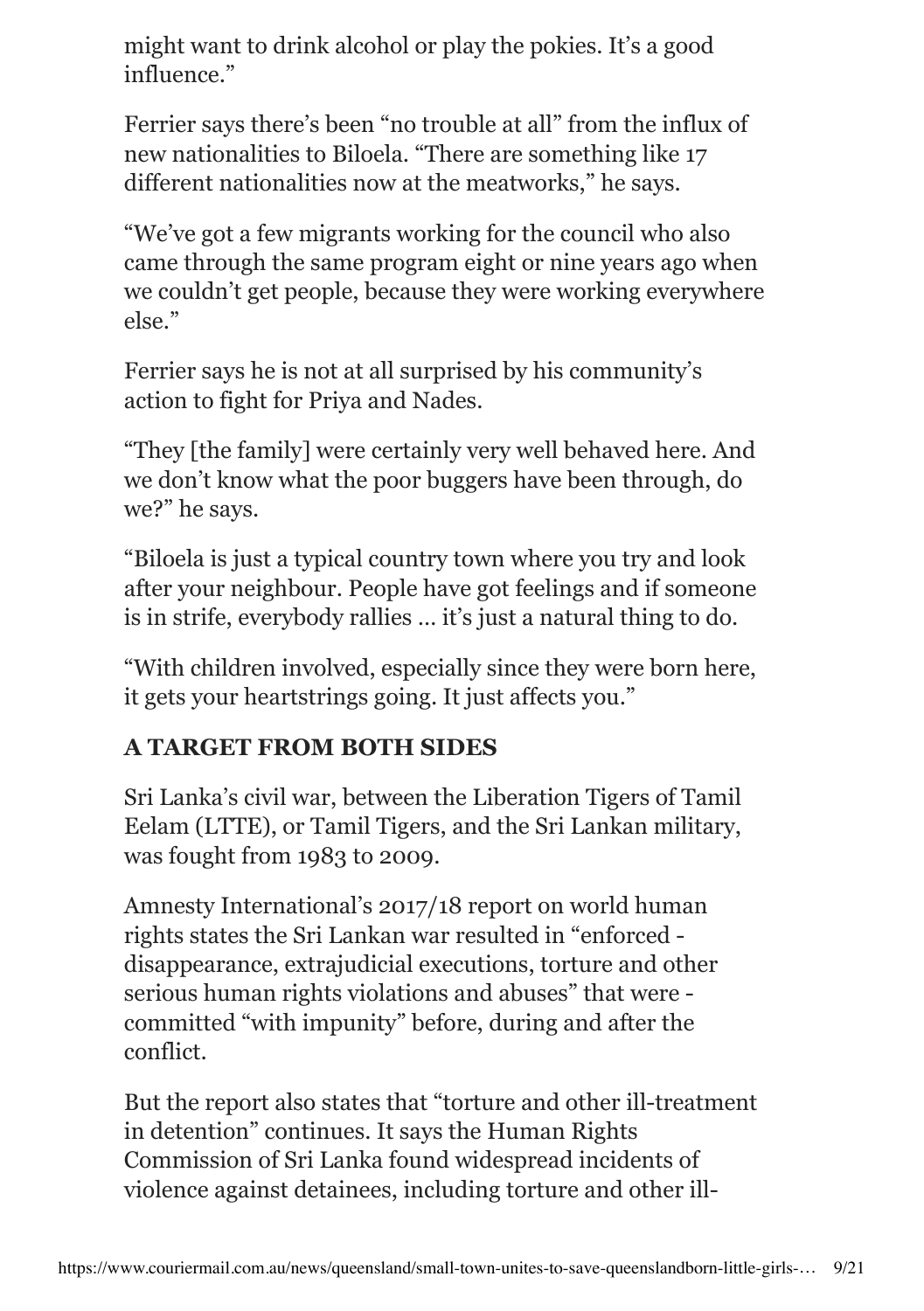treatment that were "routine and practised throughout the country, mainly by police".

Fredericks says Nades's mother in Sri Lanka has received visits at her home from CID officers (the Criminal Investigation Department of the Sri Lanka police) asking about Nades and Priya and mentioning their daughters by name.



**Queensland-born Tharunicaa** and Kopika.

His mother has provided a formal statement about the incident to the Tamil Refugee Council, which has condemned the removal and detention of the family.

Fredericks says Nades has a history of fighting with the LTTE as well as with the government army, making him a target "from both sides".

"During the civil war, the Tamil Tigers wanted to recruit Nades's father but because of his age they took Nades instead, basically forcing him against his will to join the Tamil Tigers," Fredericks says.

"He escaped and got back to his family where he was conscripted into the army. Nades is covered in shrapnel wounds. It was discovered he was in the Tamil Tigers so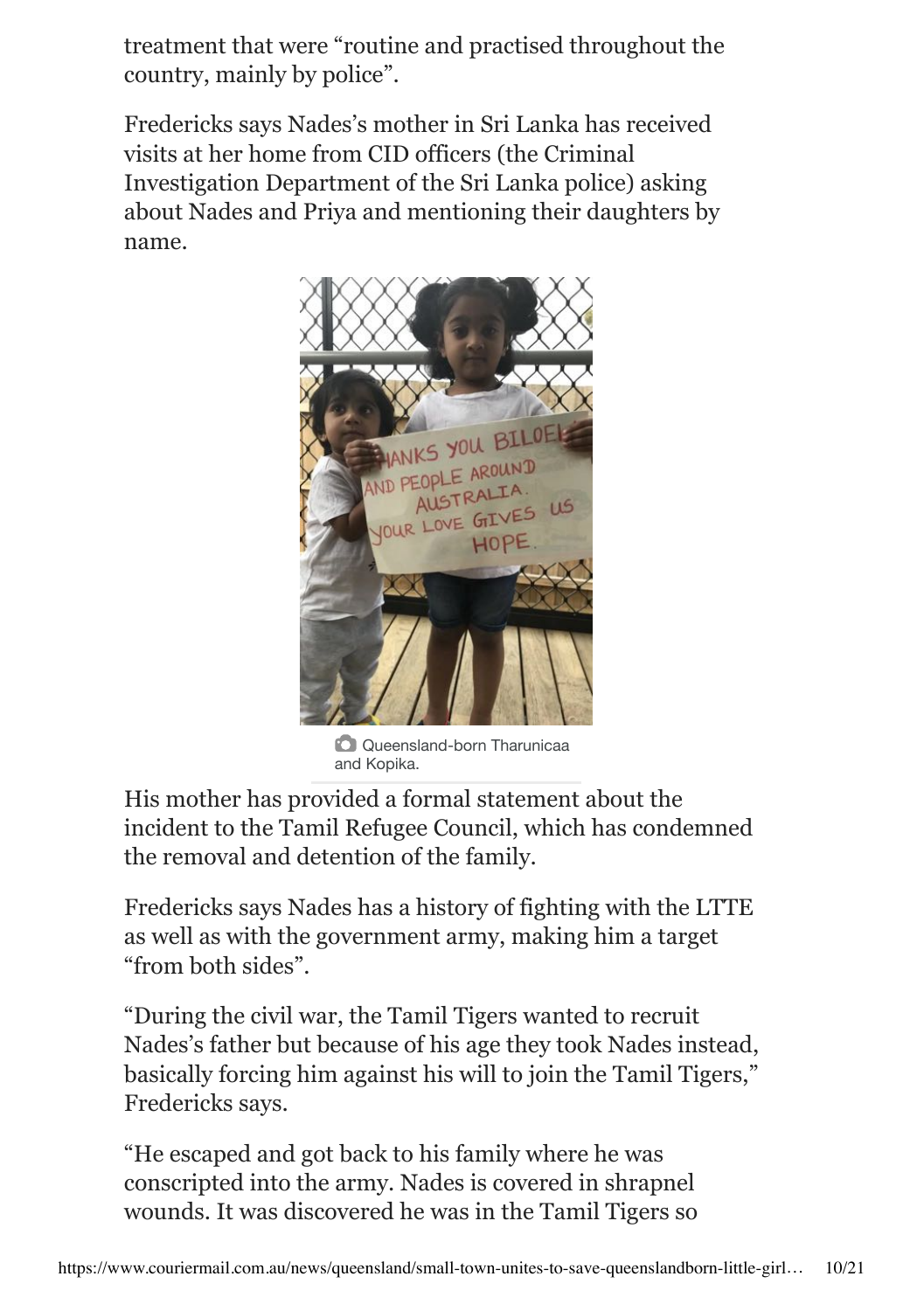basically they were after him too. So he is wanted by both sides. He managed to leave Sri Lanka and when he thought things had [calmed] down he went back to his family but then the heat would rise again and he'd have to leave again.

"This has been used against Nades, making it sound like he's been back to Sri Lanka for a holiday."



**Internally displaced ethnic** Tamils at the Manik Farm refugee camp, in Vavuniya, Sri Lanka in 2009. (AP Photo/Lakruwan Wanniarachchi, Pool)

Nades was found "not to engage Australia's protection obligations" in late 2012, a decision upheld by the Refugee Review Tribunal in 2013 as well as the Federal Magistrates Court (July 2014), the Full Federal Court (November 2014) and the High Court (June 2015).

Priya was found not to be a refugee in 2016, upheld by the Immigration Assessment Authority in 2017. She has also unsuccessfully appealed to the courts but is entitled to make a final appeal to the High Court.

"Priya is very scared," Fredericks says. "She is filled with worry about returning to Sri Lanka. She believes they are going to their death. None of us is denying that there needs to be rules. But if the result is innocent, hardworking people, who we want and welcome, being sent to danger, then there's something wrong."

#### **SET THEM FREE**

Established on Gangulu Aboriginal lands, "Biloela" is believed to have derived from the Aboriginal word for white cockatoo.

The symbol of the community fight on behalf of the family has become an illustrated white cockatoo, drawn with a love heart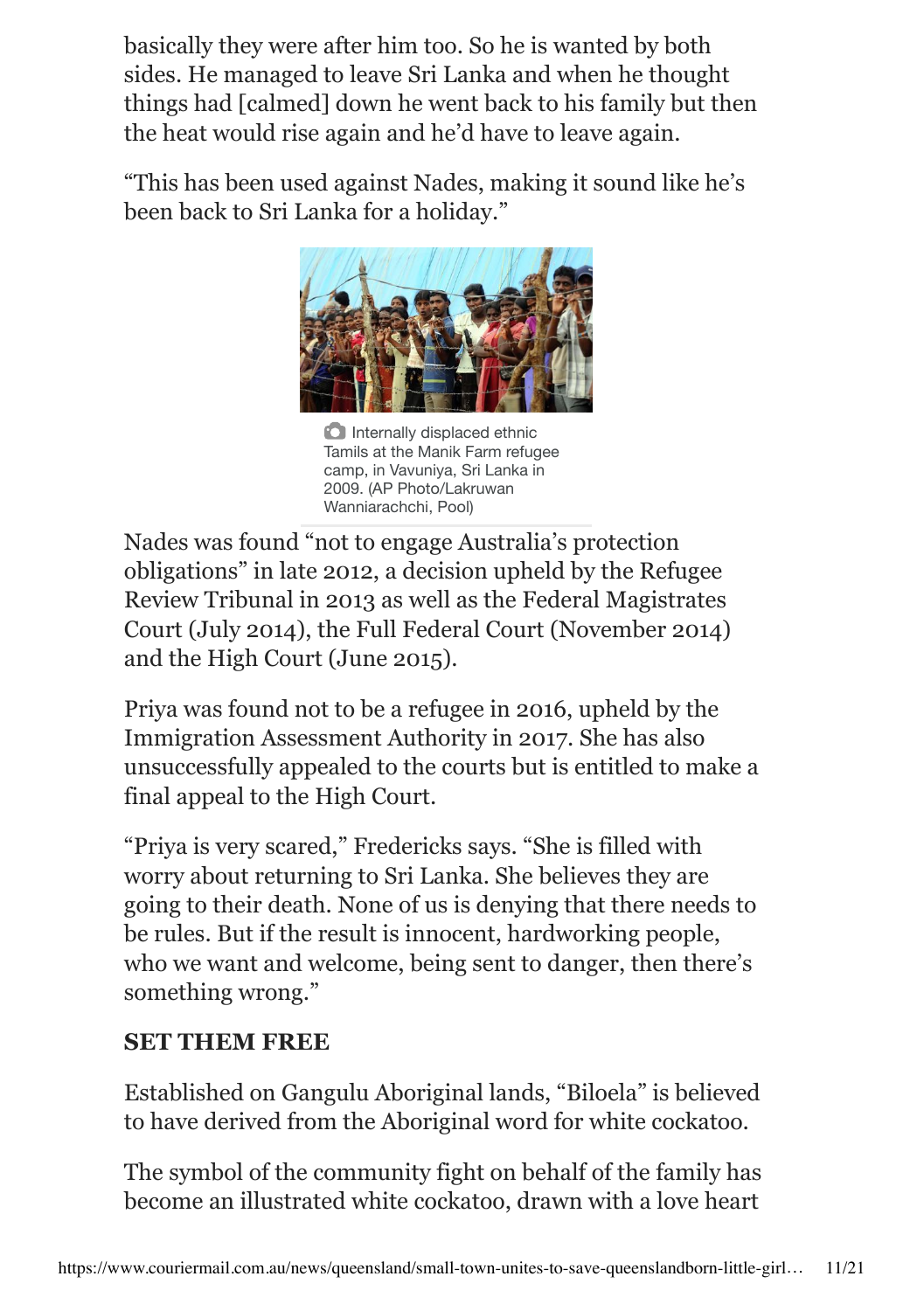as part of its wing to "show their heart belongs in Biloela", that they "shouldn't be caged" and should be set free.



**C** Supporter Angela Fredericks with a cockatoo with a love heart on its wing, which has become a symbol of the "home to Bilo" campaign. Picture: Mark Cranitch.

Priya can speak English, however her friends have noticed her language skills slip over the past year, a result of not being immersed in the English-speaking community.

Speaking via a translator by phone from their detention accommodation, Priya says Kopika, who remembers Biloela very well, asks every day when she will return home to see her friends.

"She says, 'Can we go tomorrow?' That is very difficult," Priya says. "We had a very happy life in Biloela. My family now is Biloela. I miss the community and my friends, everything. It's very hard to be here with children. There are no activities for kids here."

She says she is scared for their safety and their lives should they have to return to Sri Lanka. "It is very dangerous for my life if I go back to Sri Lanka. It is also not safe for Nades," Priya says. "We are very scared and there is much sexual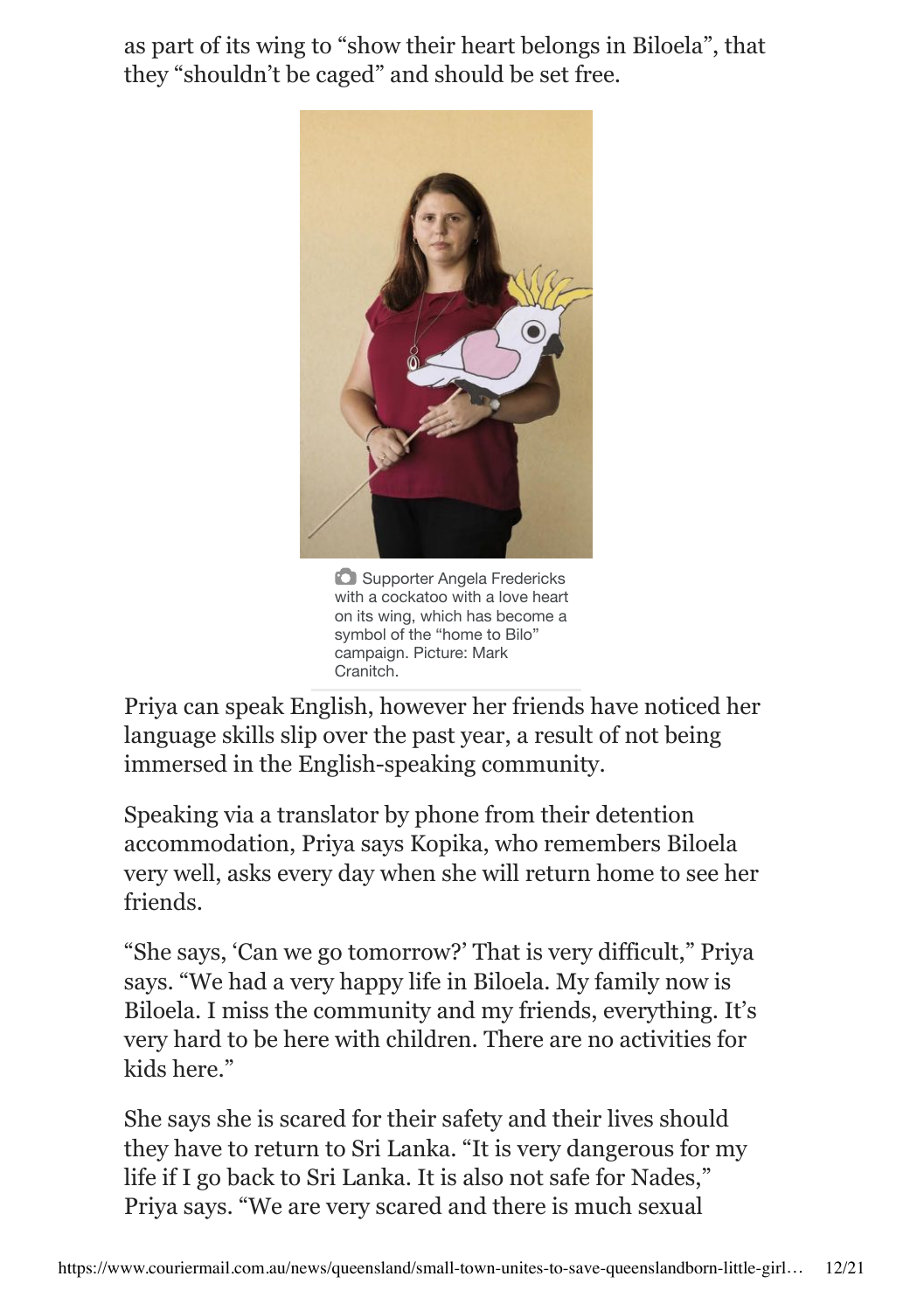abuse [of] women. I am scared for my daughters' safety. They won't be safe. I am so grateful to have people to support us. I hope that we will return to Biloela."

That support network includes Marion Meissner, a former Banana Shire Council councillor and high-school teacher of 32 years. Meissner says she is appalled by the treatment of "good people".

"This is Australia in the 21st century," she says. "The sort of thing that happened here 12 months ago is what you read about in Stalinist Russia and Nazi Germany. It's not supposed to happen in Australia. I can see no reason for that early morning raid on the type of people we are dealing with. I'm appalled that it happened in Australia, let alone this country town."

Marie Austin, 49, who visited the family in detention in January, met Priya at a Biloela Baptist Church craft group.



**C** Supporters, Bronwyn Dendle, Marie Austin and Angela Fredericks having a face time conversation with Nades and family. Picture: Mark Cranitch.

"I know the family really well," she says. "They are a very warm and friendly family. You would always be greeted with big hugs, big warm smiles. You would see their interaction with other people ... it wasn't just me. They were engaging with the community and very well liked, and every friendship they made was genuine.

"My husband had an accident last year and, from detention, Priya will ring me to check on me. They are always thinking of others.

"They are clearly wanted here and they have proven they are valued community members who are willing to work and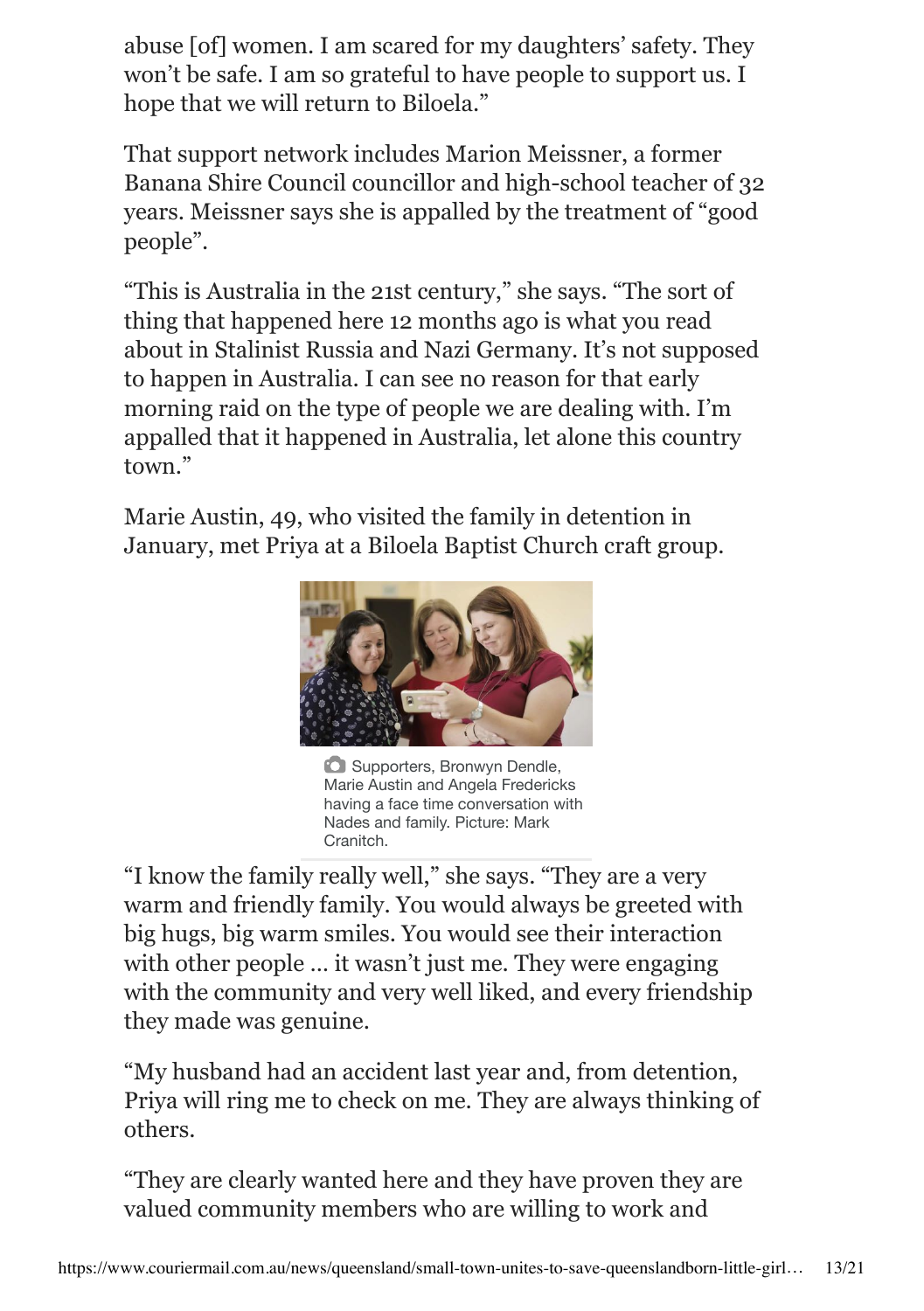willing to integrate.

"We know what has happened to them is not right, it's not fair. That's not justice."

Bronwyn Dendle, 43, a social worker, says she was teaching Kopika Twinkle, Twinkle, Little Star only days before they were taken.

"Surely the Government's policies are meant to be a guide," she says. "I feel our policy has thrown the baby out with the bath water. The Government has thrown out the nation's humanity in the name of protecting ourselves. What are we protecting ourselves from? These are kind, loving, giving people who have done their best to become a part of Australian society.



**C** Supporters, Bronwyn Dendle, Angela Fredericks; Marion Meissner and Marie Austin prepare campaign material. Picture: Mark Cranitch.

"This family supported themselves, they paid taxes, paid private rent, paid for the girls' birth in hospital. Now they are in detention, there is the cost of the guards, all their food, clothing, everything. Now they are costing the taxpayer. It just doesn't make sense. We're asking in this particular case, for this particular family, in this particular town, please intervene and, on humanitarian grounds, let them stay."

## **WE WANT THEM HERE**

During a doorstop interview in Brisbane in January, Home Affairs Minister Peter Dutton said the circumstance of the family was "of their own making".

He had issued a statement the previous month that said Priya and Nades "met and married and had two children in - Australia and did so in the full knowledge that they had no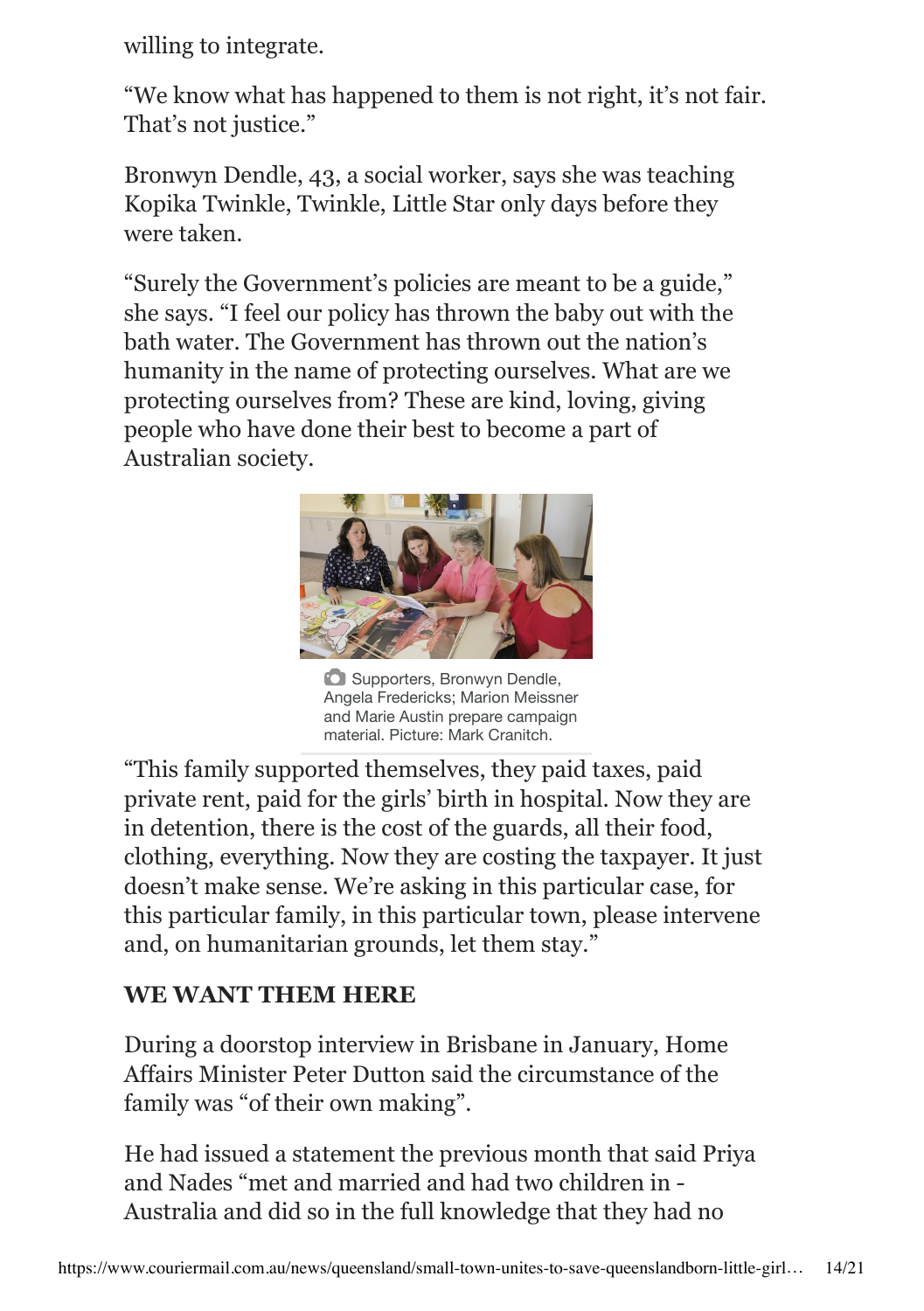right to remain in Australia. They have attempted to use their children as leverage and it is sad to see their children used in this way".



**Home Affairs Minister Peter** Dutton and PM Scott Morrison during a division in the House of Representatives Chamber at Parliament House in Canberra. Picture. Kym Smith

At the time, Dutton's office estimated the use of Australia's judicial system to prevent their removal had cost the Australian taxpayer more than \$1 million.

Department of Home Affairs Immigration Detention and Community Statistics show as at December 31, 2018, there were 1285 people in immigration detention facilities, including 380 "illegal maritime arrivals", or people who arrived by boat seeking asylum.

Most Biloela locals know about Priya and Nades but many say they don't know enough about the details to pass opinion and assume there may be "something the Government knows about them that we don't".

Others are equally supportive of their return and outraged at their treatment. There are many comments of support on the 'Bring Priya, Nades and Girls Home To Biloela' Facebook page, perhaps summed up by a common point of view: "The overwhelming affection, respect and outpouring of support of the community for the family is surely proof the family should be allowed to stay."

As the "face of the campaign", Fredericks says she hasn't received any hate messages on social media or otherwise and she believes that says a lot.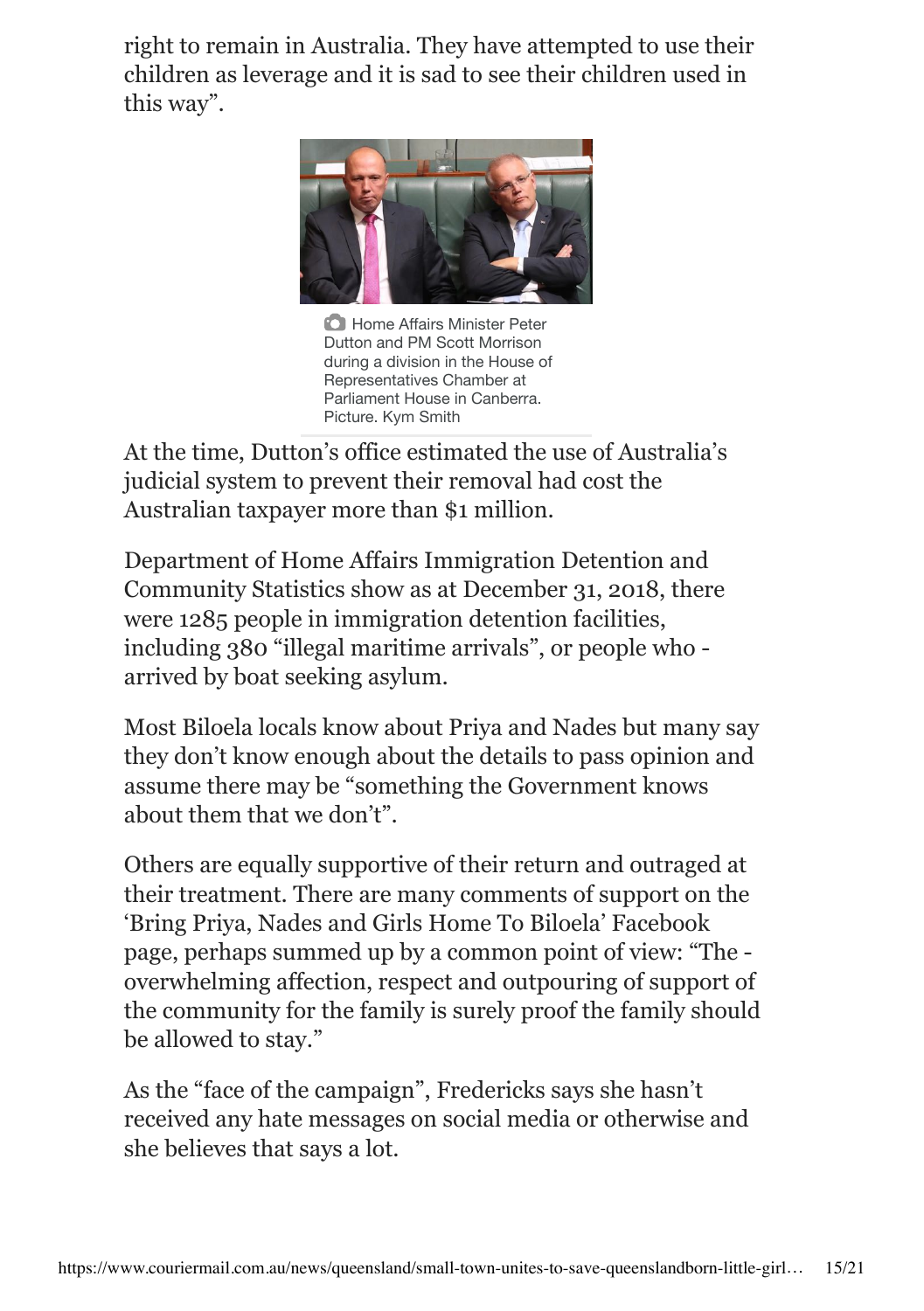

**Peter Dutton poses for photos** with his family - wife Kirilly with their two sons Harry, 14 (right) and Tom, 13 (left) and daughter Rebecca during a holiday on the Gold Coast. Picture: Nigel Hallett

"This is a bipartisan issue, this is about human rights, it's not about political point-scoring. It's about four human beings who need to be kept safe," she says.

"In Australia we are meant to be the land of the fair go. This family could be used as an example of what we want from our immigrants – go rural, go into jobs that struggle to attract locals, produce kids.

"Most Australians like to think that if you are willing to put in the hard work … if you have a go, then you get a go.

"They came here, they contributed, they became part of the community and so they are our people. We want them here and they deserve to be here."

## **'THE MINISTER SHOULD INTERVENE'**

In January, Queensland Greens Senator Larissa Waters wrote to the Federal Minister for Immigration, David Coleman, requesting he exercise his powers to allow the family to stay in the community "where they have worked and to which they have contributed for years".

In response to a request for comment from Coleman's office, *Qweekend* was referred to Dutton's December statement as outlined above.

In her own comment to *Qweekend*, Waters says the treatment of the family has been "shocking".

"The Government keeps saying they want migrants in regional communities who contribute locally, and here we have a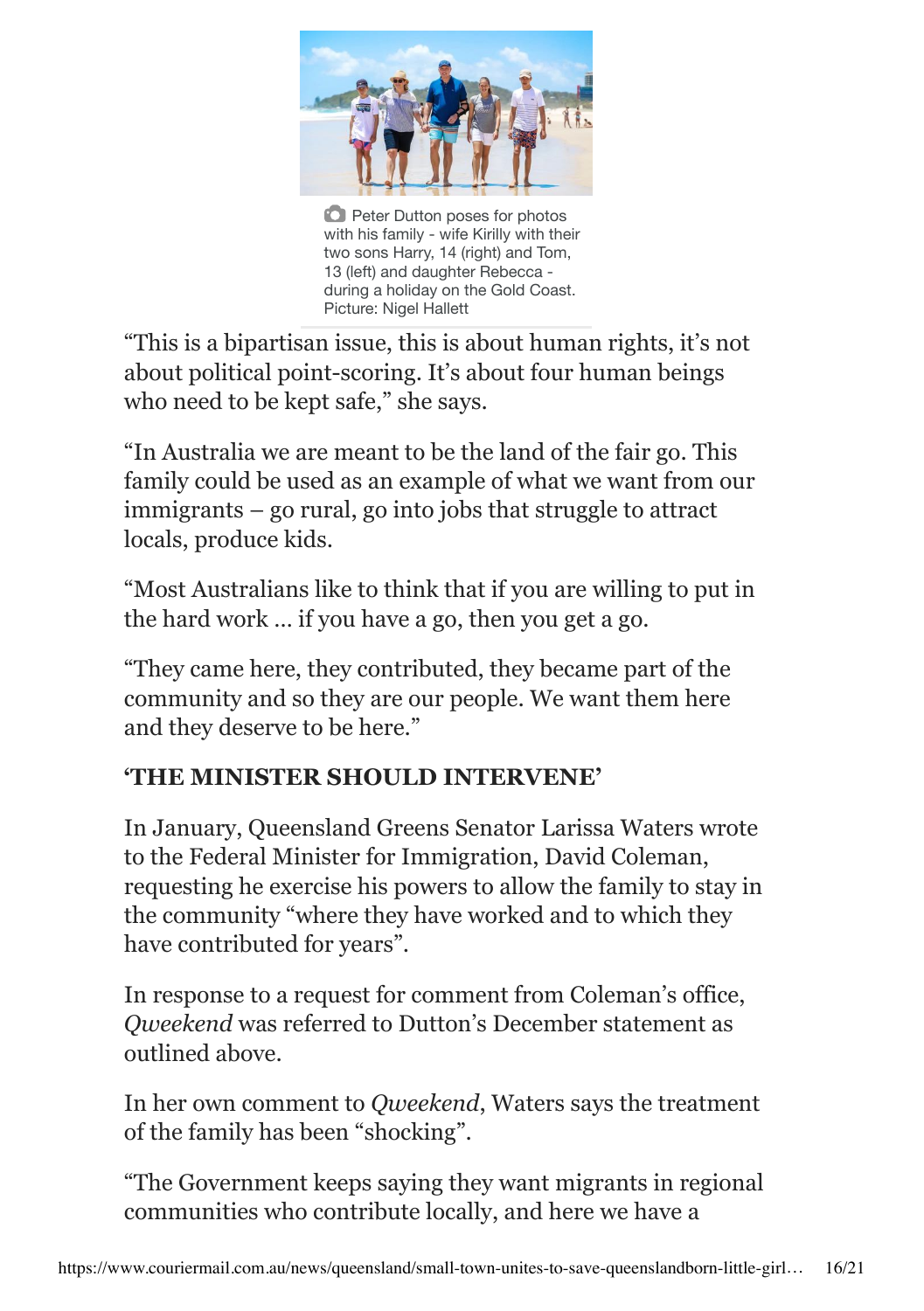family who was doing exactly that and is desperately wanted and welcomed by the Biloela community," Waters says.

"The thousands of signatures on the petition to keep them here shows the depth of feeling, not just in Queensland but across Australia, with this case.

"The current Minister Coleman should intervene and use his personal powers under the Migration Act to return this wellloved family to their home in Biloela."

#### **WHAT THE LOCALS SAY:**



Marie Turner, 52, teacher.



Dave Kehl, 65, mine worker, Dululu.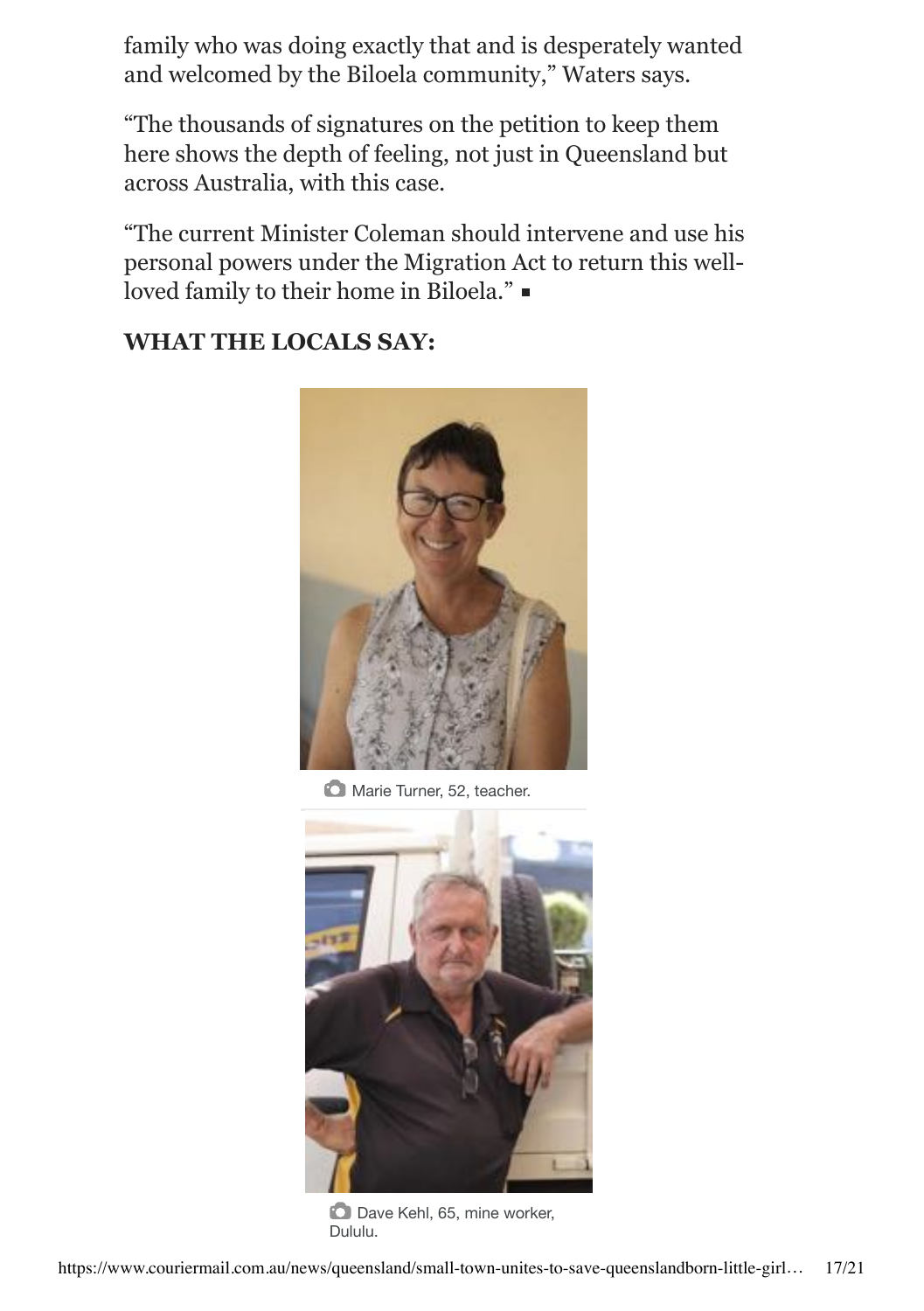#### **MARIE TURNER, 52**

#### **PRIMARY SCHOOL TEACHER, BILOELA**

"Migrant and refugee workers are important to towns like Biloela. It's cruel to take this family away and I think they should come home. They came here, they met here, had two kids here, were working here, were part of the community – they had a home."

#### **DAVE KEHL, 65**

#### **MINE WORKER, DULULU**

"Taking them away like that, they have been treated like common criminals. There's enough room in our community for families who are doing the right thing. To me, they are a good family and are welcome to stay. Bring them back."



**C** Annette Munroe, 53, administrator, Biloela.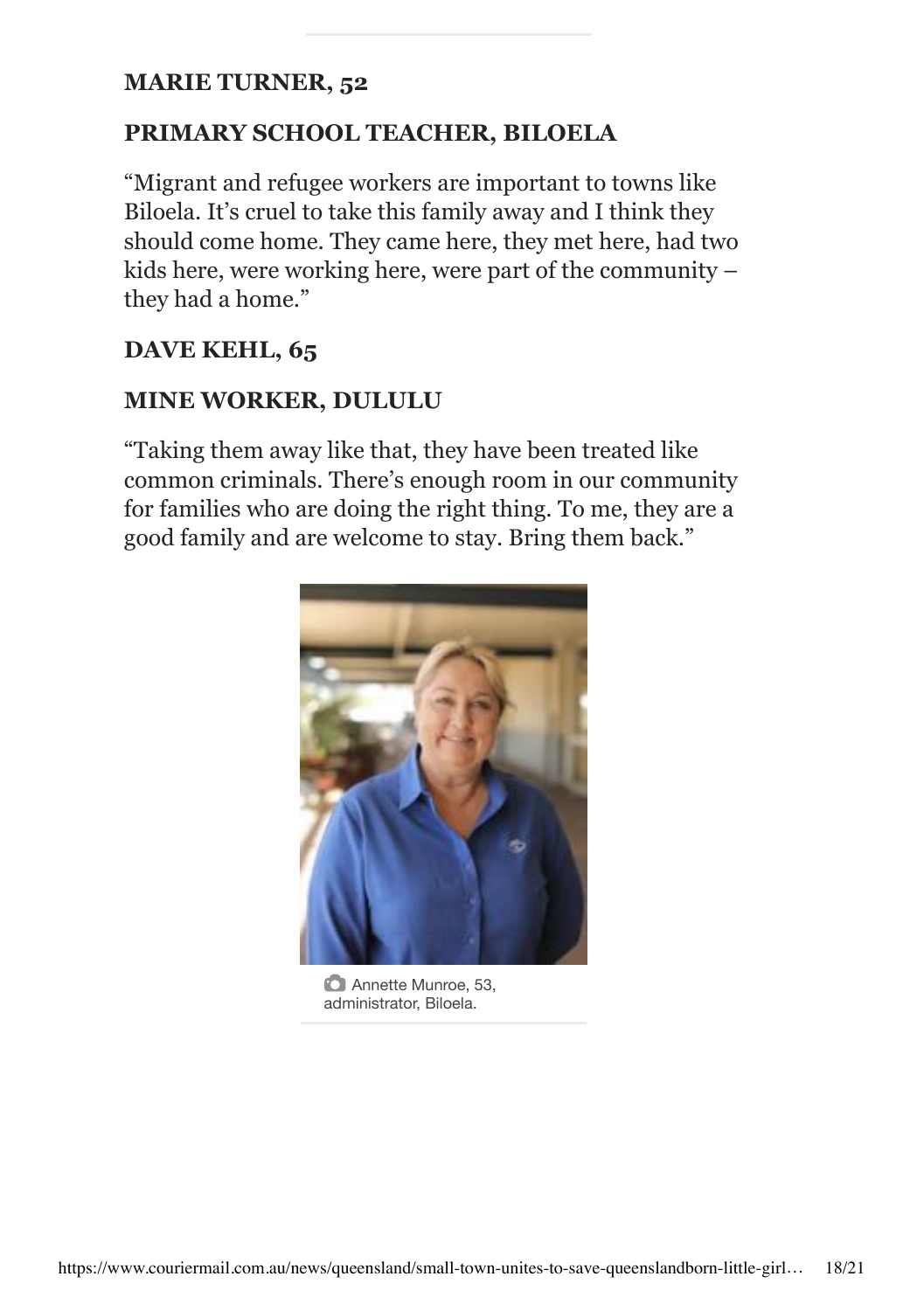

**C** Stephen McLellan, mine worker, Baralaba.

## **ANNETTE MUNROE, 53**

## **REAL ESTATE OFFICE ADMINISTRATOR, BILOELA**

"I think it's unfair. I didn't meet the family but have seen them around the community and they were always well-mannered and pleasant. I don't believe they've done anything wrong. The people of Biloela are just standing up for what they believe is true."

#### **STEPHEN MCLELLAN**

#### **MINE WORKER, BARALABA**

"The more people who live in country towns, the better for the economy. They were working and trying hard, not on the dole or anything. They were contributing. The community has got behind them, so they must have done something right."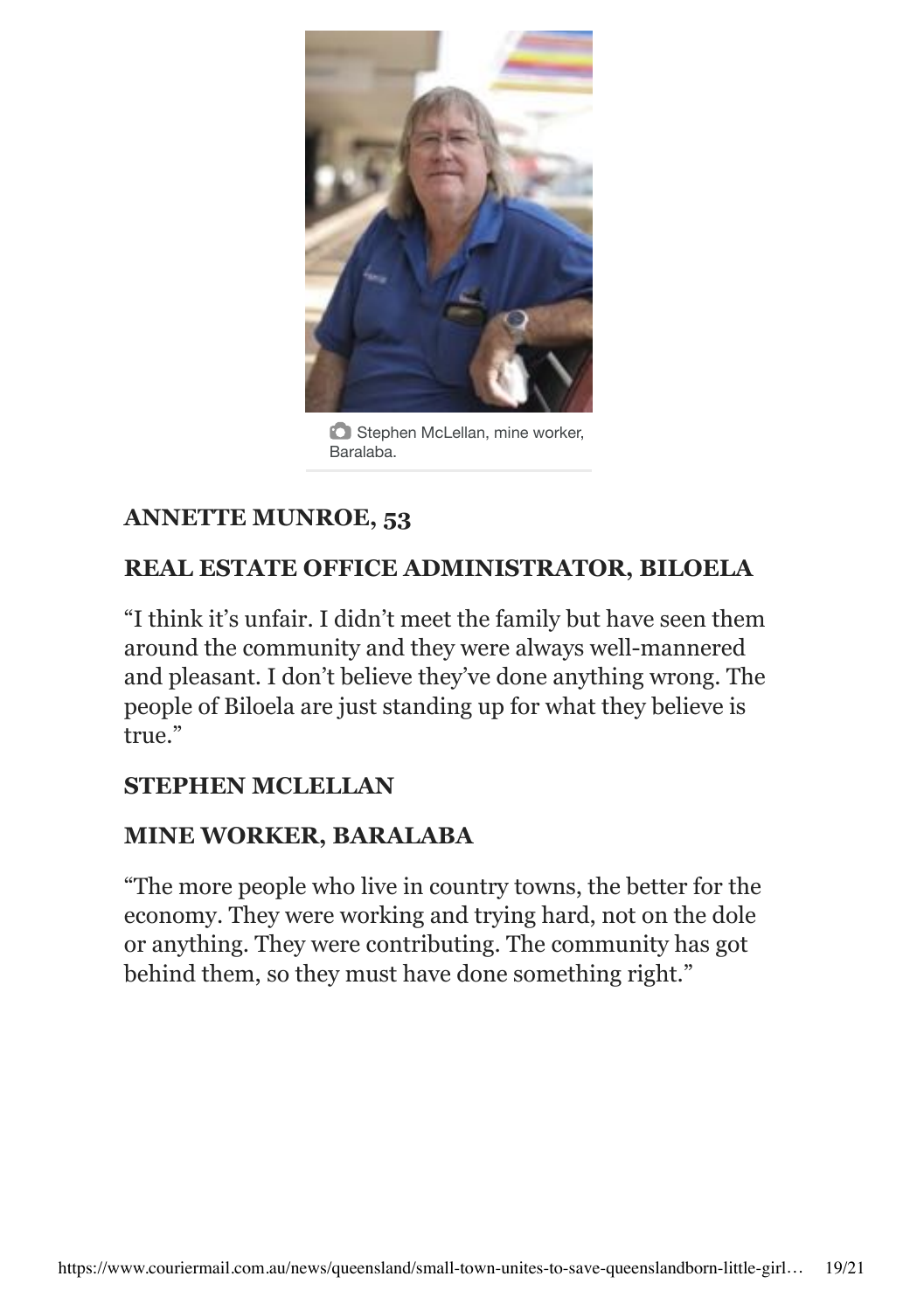

Natasha Cullearn, 36, stay-athome mum, Biloela.



Greg Conway, 40, Biloela.

## **NATASHA CULLEARN, 36**

## **HOMEMAKER, BILOELA**

"They've worked here, they've contributed to the town. It would be really sad to have the whole family moved away and their kids taken away from the only home they've known. I've got little kids too; it would be heartbreaking. Their girls were born here and they [all] should be allowed to stay."

## **GREG CONWAY, 40**